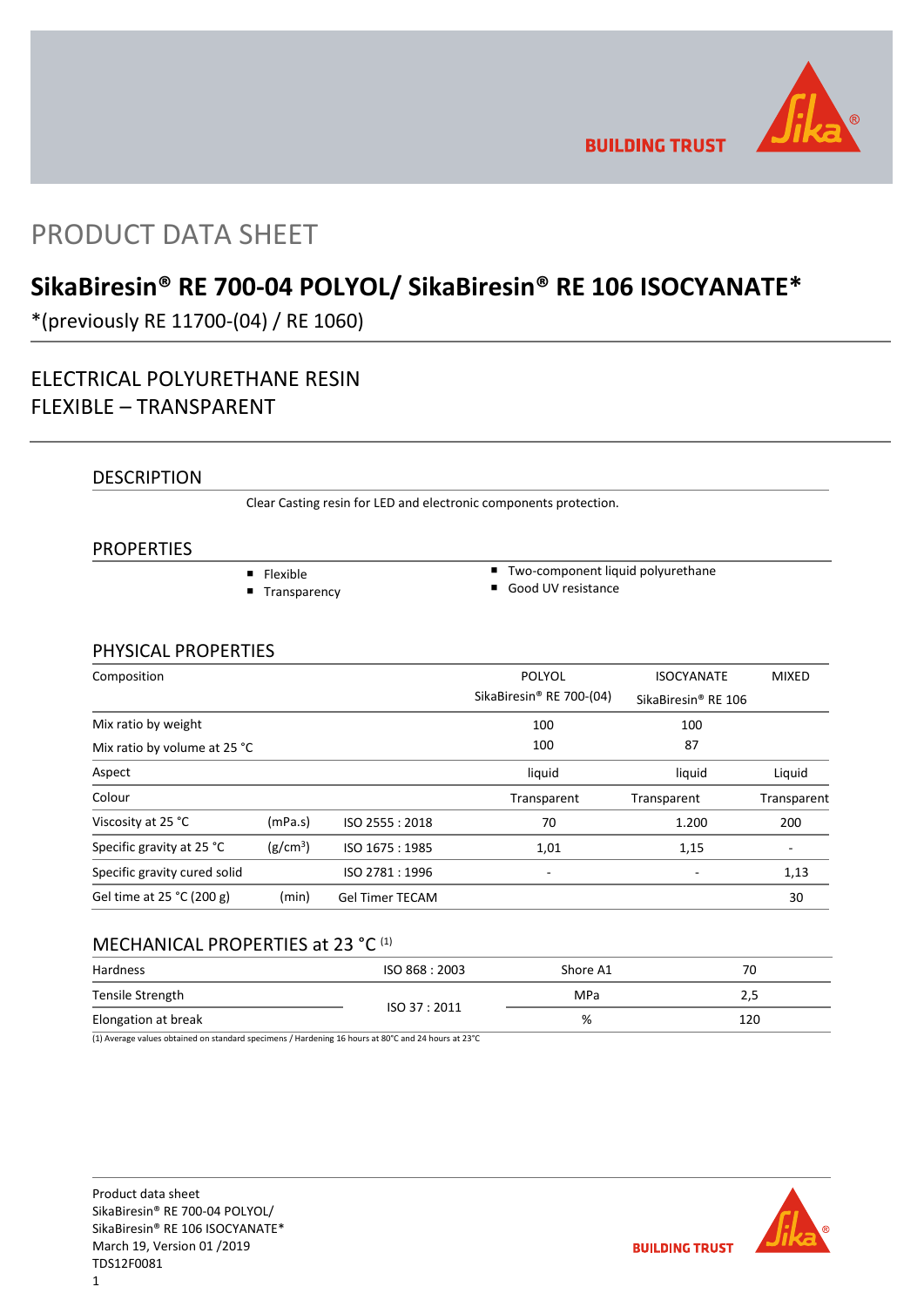## THERMAL AND SPECIFIC PROPERTIES (1)

| Working temperature                                                  | $\overline{ }$   | °C                        | $-40$ to $+80$ |
|----------------------------------------------------------------------|------------------|---------------------------|----------------|
| Thermal conductivity                                                 | EN 993-15        | W/m.K                     | 0,2            |
| Glass transition temperature (Tg)                                    | ISO 11359 : 1999 | °C                        | 6              |
| Coefficient of thermal expansion (CTE)<br>$[-30 \text{ to } +70]$ °C | ISO 11359 : 1999 | $10^{-6}$ K <sup>-1</sup> | 265            |
| Water absorption ( $23^{\circ}$ C – 24 Hours)                        | ISO 62:1999      | %                         | 1,3            |
| Transparency Index                                                   |                  | %                         | 80             |
| Directive 2015/863/EU (ROHS) <sup>(2)</sup>                          |                  |                           | Conform        |

(1) Average values obtained on standard specimens / Hardening 16 hours at 80°C and 24 hours at 23°C.

(2) European directive on the restriction of the use of certain hazardous substances electrical and electronic equipment.

## DIELECTRIC AND INSULATING PROPERTIES at 23°C **(1)**

| Dielectric strength (50 Hz - 1 mm)            | CEI 60243-1 E2: 1998 | kV/mm        | 26          |
|-----------------------------------------------|----------------------|--------------|-------------|
| Dielectric constant $\epsilon$ (100 Hz) +25°C | CEI 60250 : 1969     |              | 9,1         |
| Dissipation factor tan $\delta$ (100 Hz)      | CEI 60250 : 1969     |              | 0,04        |
| Volume resistivity (1.000 V)                  | CEI 60093 E2:1980    | $\Omega$ .cm | $2.10^{12}$ |
| $\cdots$<br>.                                 | .                    |              |             |

(1) Average values obtained on standard specimens / Hardening 16 hours at 80°C and 24 hours at 23°C

## PROCESSING

- Heat both part at minimum 25°C in case of storage at lower temperature.
- Mix both part during 2 minutes with a metallic spatula
- Degas the mixing 2 minutes under vacuum (minimum 5 mbar)
- Cast in a mold without any trace of humidity (dry at minimum 6H at 50°C)
- Maximal casting thickness for optimal transparency : 10 mm
- For the first use, make an evaluation test on one specimen
- During the polymerization, temperature must be between 20 and 30°C with relative humidity below 60% at 20°C and 40% at 30°C
- In case of using a dispensing machine, contact our technical service.

## HANDLING PRECAUTIONS

Normal health and safety precautions should be observed when handling these products :

- **Ensure good ventilation.**
- Wear gloves, glasses and protective clothes.

For further information, please consult the Safety Data Sheets.

## STORAGE CONDITIONS

Shelf life is 6 months for the POLYOL and 12 months for ISOCYANATE in a dry place and in their original unopened containers at a temperature between 15 to 25°C. Any open can must be tightly closed under dry inert gas (dry air, nitrogen, etc…).

## PACKAGING

Packaging information on request, please contact your local sales representative or find your local contact on [www.sikaadvancedresins.com](http://www.sikaadvancedresins.com/)

## FURTHER INFORMATION

The information herein is offered for general guidance only. Advice on specific applications is available on request from the Technical Department of Sika Advanced Resins. Copies of the following publications are available on request: Safety Data Sheets.